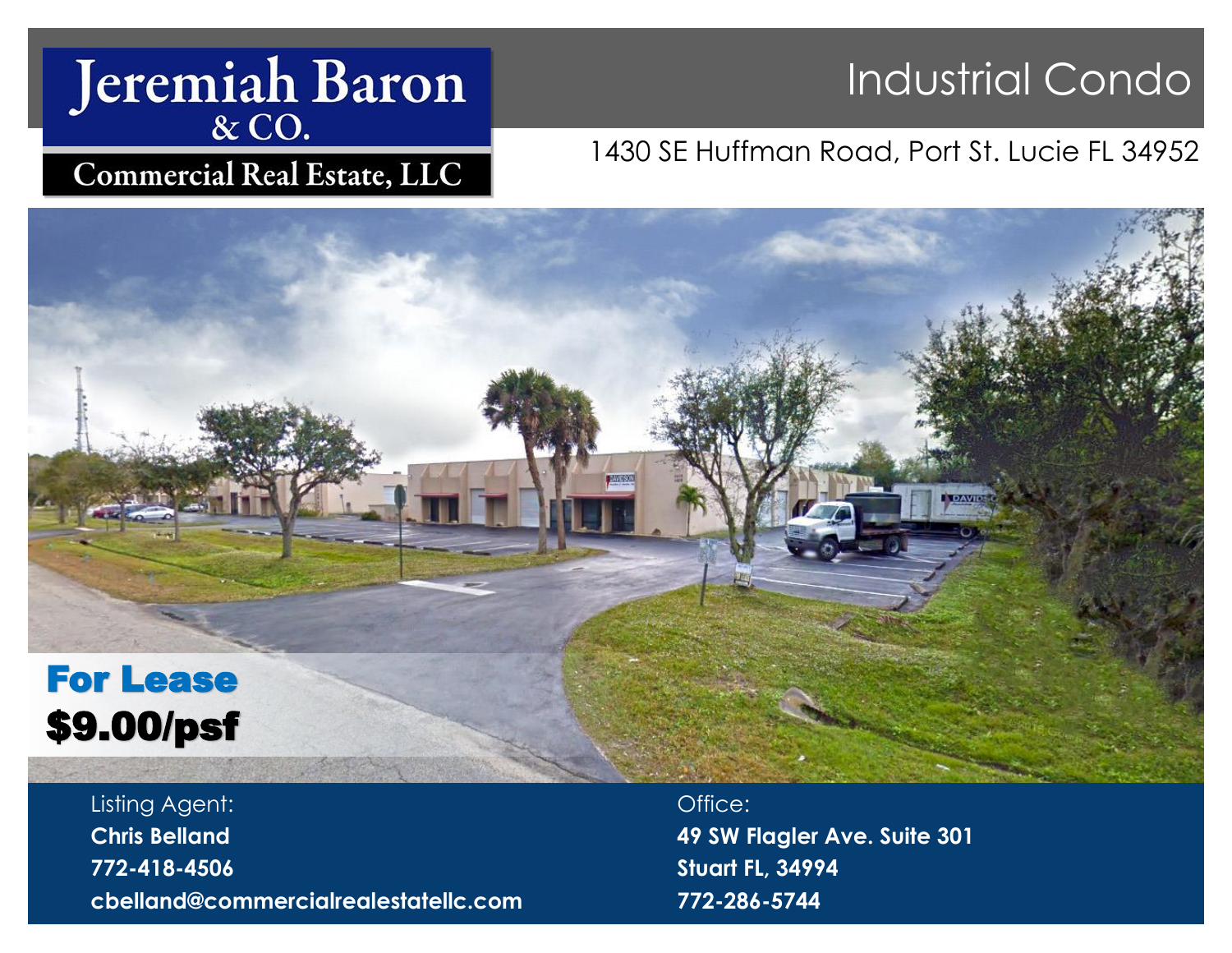### **Jeremiah Baron & CO. Commercial Real Estate, LLC**

### Industrial Condo 1430 SE Huffman Road, Port St. Lucie FL 34952

### Disclaimer Statement

This information has been prepared only for information purposes to assist a potential buyer in determining whether it wishes to proceed with an indepth investigation of the property and/or business. Seller and any of its officers, employees or agents specifically disclaims any representation or warranty, express or implied, as to the accuracy or completeness of the offering materials or any accompanying information, and no legal commitment, obligation or liability of Seller or its officers, employees or agents shall arise by reason of the materials or accompanying information. Interested parties are expected to review independently all documents relating the property/business and the purchase. The property/business is being sold on as "AS IS, WHERE IS" and "WITH ALL FAULTS" basis. Your complete inspection of the property/business is recommended. Buyers will have an opportunity to examine the financial and legal documents, records, files and information relating to the property now in the possession of Seller, its agents or contractors. The purchase of this property will be based solely on a Buyer's own independent investigation and findings and not in reliance on any information provided by Seller, its agent or contractors. Seller, its agents or contractors shall have no liability for any incorrect information.

Seller reserves the right at all times to reject, in its sole and absolute discretion, any and all offers received by it, for any reason whatsoever, notwithstanding that a particular offer is for the highest purchase price among those offers received and meets all the terms and conditions of this offering. Seller also reserves the right at all times to waive any or all technical defects in any offers, in Seller's sole and absolute discretion. The sales process may be terminated or modified without notice at any time. In the event two or more offers are determined to fall within a competitive range, Seller reserves the right to request a best and final offer from those parties.

Listing Agent: **Chris Belland 772-418-4506 cbelland@commercialrealestatellc.com**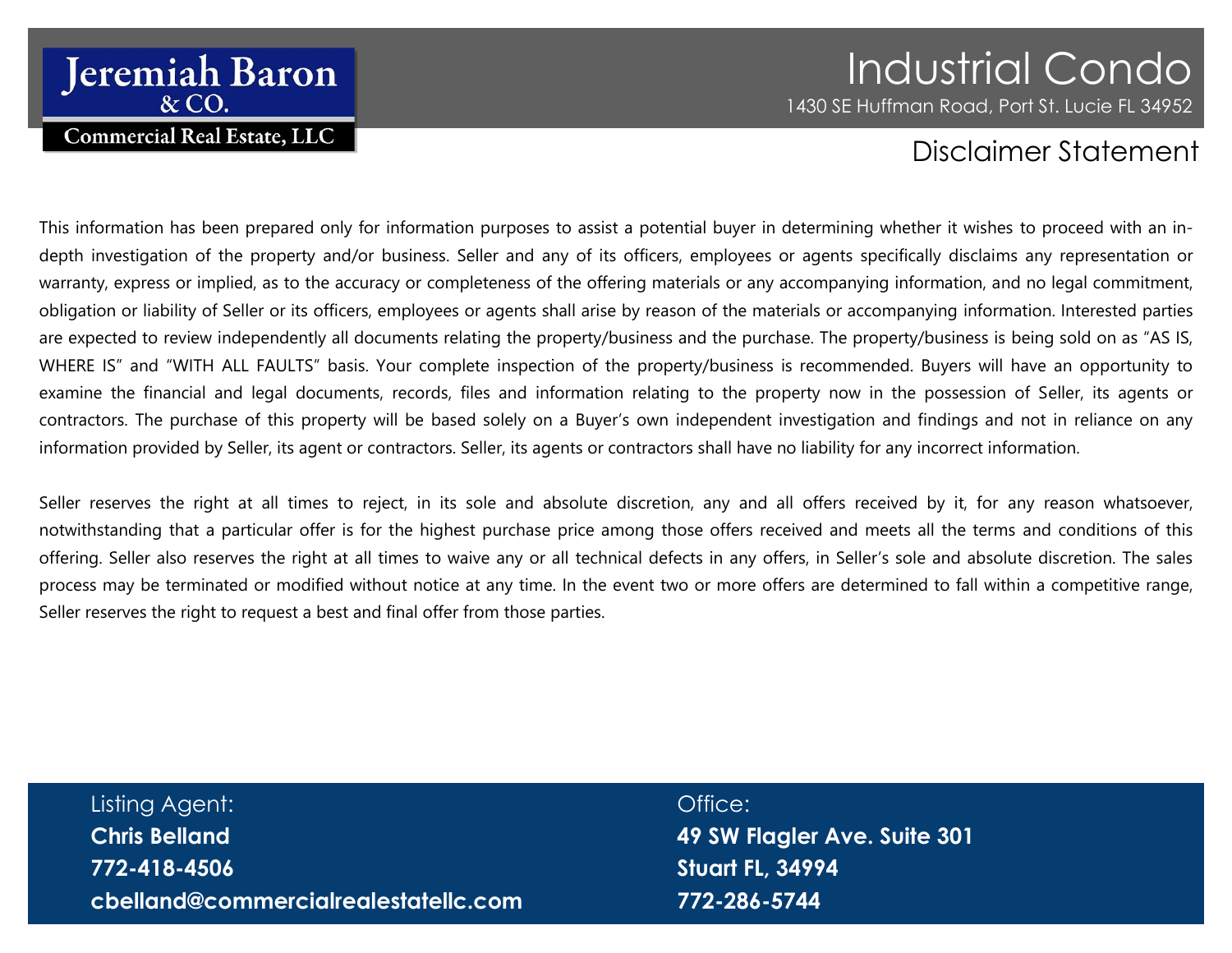# Jeremiah Baron

#### **Commercial Real Estate, LLC**

# Industrial Condo

1430 SE Huffman Road, Port St. Lucie FL 34952

### Property Details

| <b>Location:</b>          | 1430 SE Huffman Road, Port St. Lucie FL 34952 |
|---------------------------|-----------------------------------------------|
| <b>Lease Rate:</b>        | \$9.00/psf                                    |
| <b>Lease Space:</b>       | 3,000 SF                                      |
| <b>Building Type:</b>     | Industrial/Warehouse                          |
| <b>Acreage:</b>           | .02 AC                                        |
| <b>Frontage:</b>          | 401.94                                        |
| <b>Traffic Count:</b>     | 44,989 average daily traffic (US-1)           |
| <b>Year Built:</b>        | 1987                                          |
| <b>Construction Type:</b> | <b>CBS</b>                                    |
| <b>Parking Spaces:</b>    | 60                                            |
| Zoning:                   | WI - PSL                                      |
| <b>Land Use:</b>          | <b>Industrial Condo</b>                       |
| <b>Utilities:</b>         | Undisclosed                                   |
|                           |                                               |

The Gateway Plaza currently has a 3,000 SF warehouse condo available for lease. Site features bay doors, internet and cable for TV, phone system, A/C, easy accessibility to US-1, highly, and located in a highly sought after industrial area with great egress and ingress for large tracker trailers.



Listing Agent: **Chris Belland 772-418-4506 cbelland@commercialrealestatellc.com**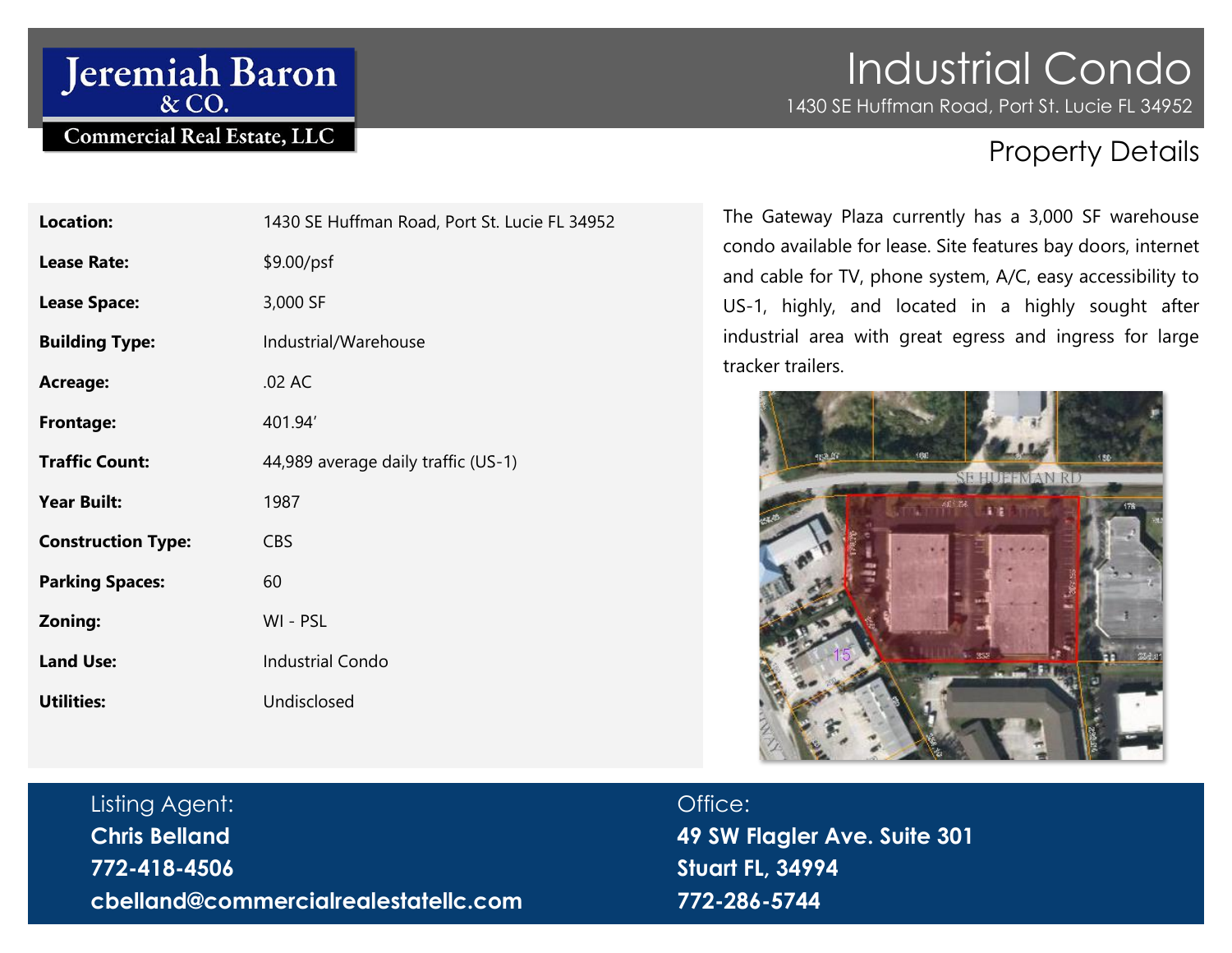

# Industrial Condo

1430 SE Huffman Road, Port St. Lucie FL 34952

### Property Demographics

#### 2016 Demographics

| <b>Total Population</b> |         | <b>Average Household Income</b> |          | <b>Average Age</b> |       |
|-------------------------|---------|---------------------------------|----------|--------------------|-------|
| mile                    | 4,732   | mile                            | \$41,584 | 1 mile             | 57.00 |
| 3 mile                  | 54,242  | 3 mile                          | \$48,623 | 3 mile             | 44.30 |
| 5 mile                  | 119,077 | 5 mile                          | \$54,806 | 5 mile             | 43.40 |

| Listing Agent:                       |  |
|--------------------------------------|--|
| <b>Chris Belland</b>                 |  |
| 772-418-4506                         |  |
| cbelland@commercialrealestatellc.com |  |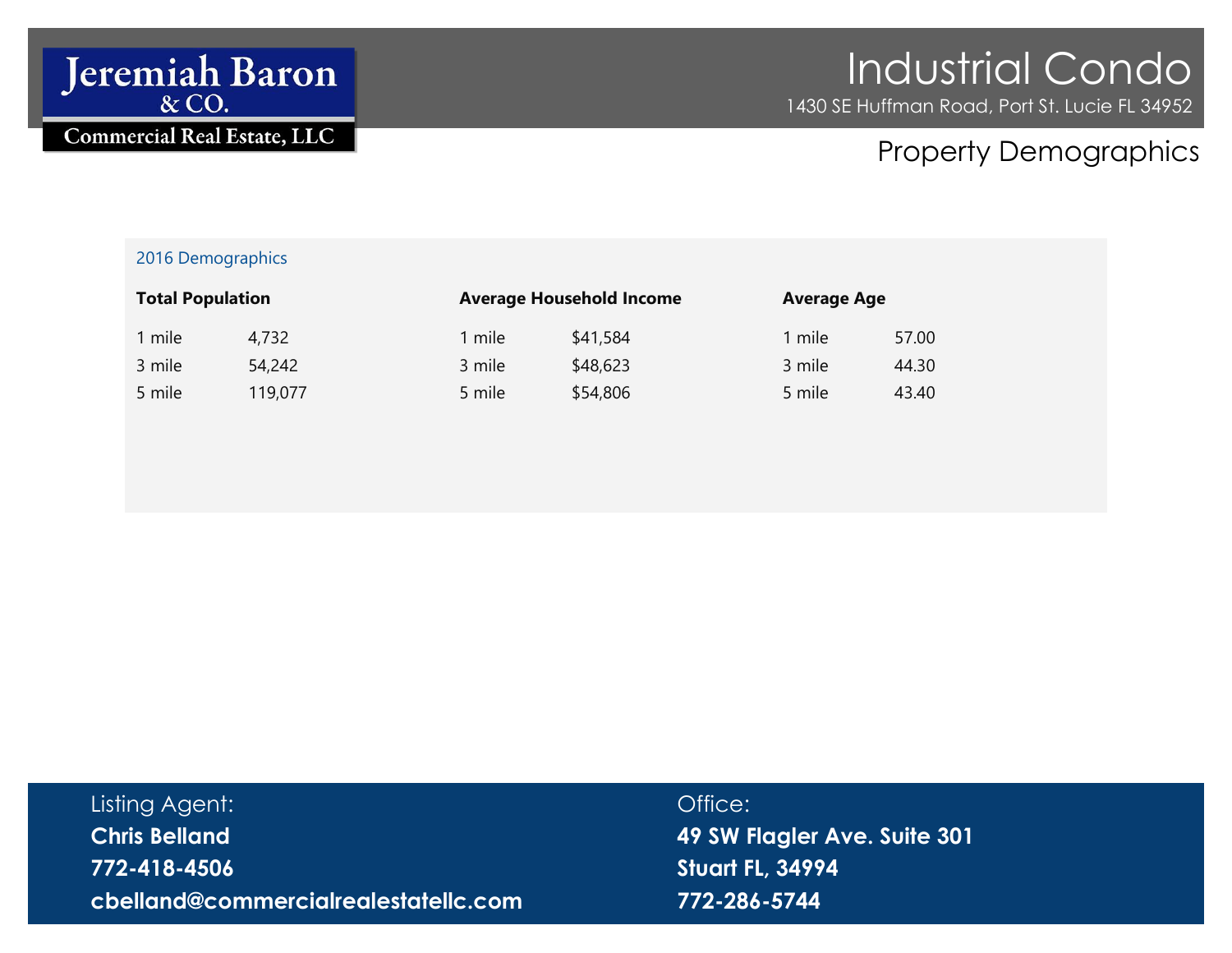# Industrial Condo

1430 SE Huffman Road, Port St. Lucie FL 34952

### Zoning Map & Description

#### **WI - Warehouse Industrial**

**(A) Purpose.** The purpose of the warehouse industrial zoning district (WI) shall be to locate and establish areas within the City which are deemed to be uniquely suited for the development and maintenance of warehousing, wholesale trade and limited industrial activities of light intensity; to designate those uses and services deemed appropriate and proper for location and development within said zoning district; and to establish such development standards and provisions as are appropriate to ensure proper development and functioning of uses within the district.

#### **(B) Permitted Principal Uses and Structures.**

**Jeremiah Baron** & CO.

**Commercial Real Estate, LLC** 

(1) The following principal uses and structures are permitted provided that all businesses, services, manufacturing or processing of materials are confined within a fully-enclosed building with no exterior emission of odors, fumes, dust, smoke, vibration, waste liquids, or other substances that would adversely affect surrounding businesses and properties.

- a. Cabinet making, carpentry shop or other trade shop.
- b. Food processing facility.
- c. Cold storage warehouse and pre-cooling plant.

d. Manufacturing, assembly, warehousing, storing, processing and packaging of goods and materials.

e. Public or semi-public facility or use.

f. Warehousing, provided that no more than thirty (30) percent of each building be devoted to office or retail space associated with the warehouse use and not as a separate unrelated business.

g. Television and broadcasting station.

h. Repair and maintenance of vehicles and equipment.

i. Commercial laundry facility and linen supply.

j. Analytical laboratory.

k. Wholesale trade, provided that no more than fifty (50) percent of the total floor area is devoted to the display of goods and materials or office space, including the wholesale trade of alcoholic beverages.



l. Furniture sales.

m. Enclosed assembly area 3,000 square feet or less, with or without an alcoholic beverage license for on premises consumption of alcoholic beverages, in accordance with Chapter 110.

n. Retail and business services primarily intended to serve the industrial facilities.

o. One dwelling unit contained within the development which is incidental to and designed as an integral part of the principal structure.

p. Commercial driving school.

- q. Fine arts studio.
- r. Music recording studios.
- s. Microbrewery.

Listing Agent: **Chris Belland 772-418-4506 cbelland@commercialrealestatellc.com**